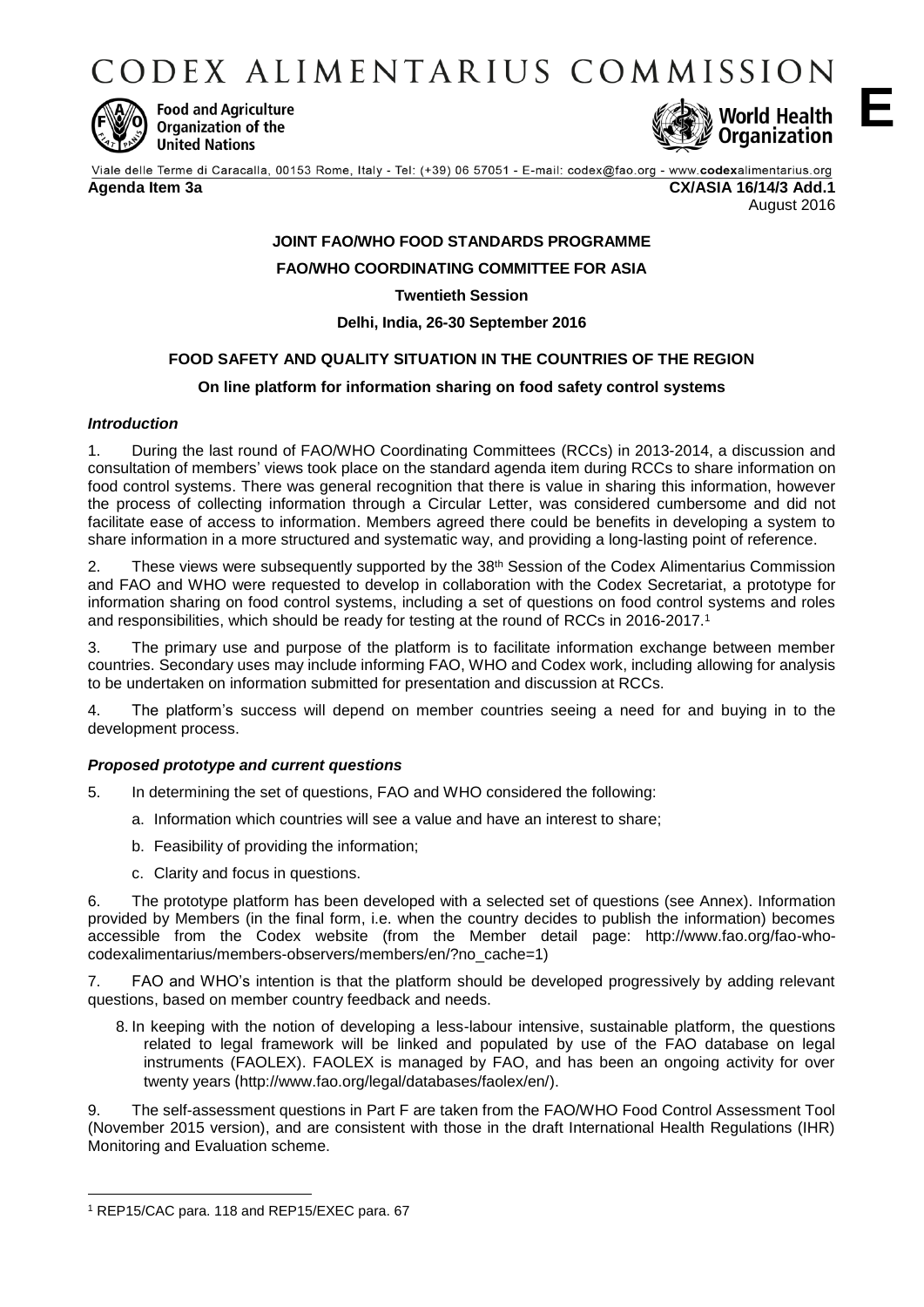#### *Management of the platform*

10. The platform is currently supported, managed and maintained by a team of staff from FAO, WHO and Codex Secretariat.

11. National Codex Contact Points (CCPs) will be responsible for gathering information on their countries. Only CCPs will be able to upload information for their country.

12. Once information is uploaded, and submitted by the CCP – the information will be accessible to all, except for Part F (the self-assessment questions) which will be kept confidential. FAO and WHO may prepare summary reports on the feedback to Part F, but names of countries will not be indicated.

13. CCPs will have the possibility to access the platform all year round to update their profile, add and, or change information, and to decide when the information provided should be published. http://www.fao.org/faowho-codexalimentarius/survey/

14. Countries will be sent a reminder to update information in the platform at least two months in advance of the RCC of which they are a member, and a deadline for update of information will be set.

#### *Recommendation*

15. The Committee is invited to provide comments and feedback on the prototype platform (see Annex) and in particular:

- a. Whether the prototype is fit for purpose;
- b. Whether the questions included in the platform are suitable;
- c. What other questions may be included (i.e. which type of information countries of the region are interested to share);
- d. Suggestions for improvements and future development.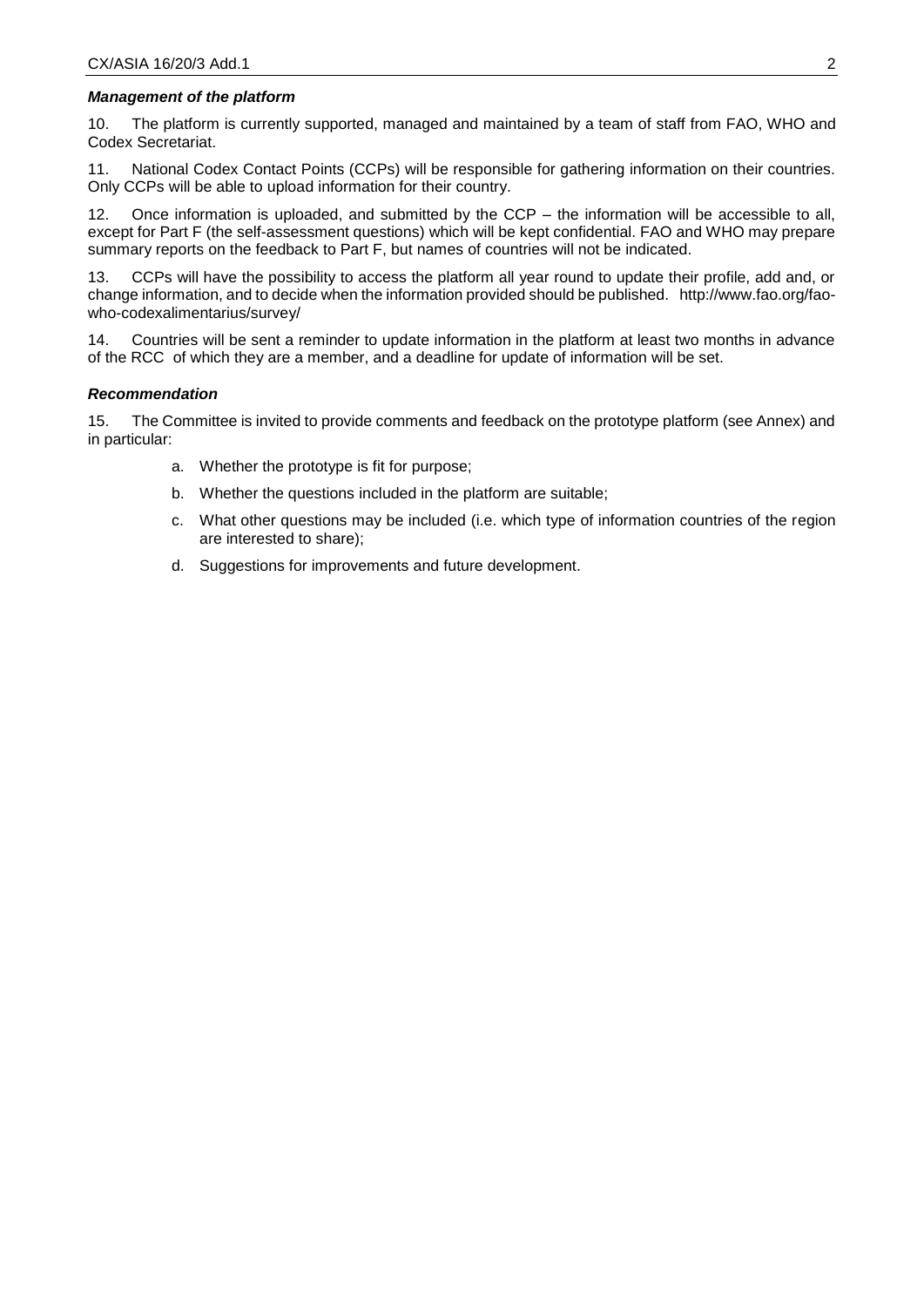### **Information sharing on food safety control systems and roles and responsibilities**

#### **Proposal from FAO and WHO.**

#### **Survey/set of questions**

#### Part A. Competent authorities

Q.1. Which are the competent authorities<sup>2</sup> with responsibilities related to food safety. Briefly, indicate the main mandate and sphere of their competence.

| <b>Competent authority</b> | Mandate/competence (link to website if<br>available) |
|----------------------------|------------------------------------------------------|
|                            |                                                      |
|                            |                                                      |
|                            |                                                      |
|                            |                                                      |
|                            |                                                      |
|                            |                                                      |
|                            |                                                      |

Q.2. Provide details of the INFOSAN Emergency contact point responsible for food safety emergencies?

### "INFOSAN Emergency Contact Point"

**.** 

#### Part B. Food safety and consumer protection – laws and regulations

Q.3. Which are the main food laws and regulations setting out the legal basis and controls for food safety and consumer protection?

*Please do not reply to this question. FAO maintains a database – FAOLEX – since 1995 that compiles legislation in the food and agriculture fields. We are working with the FAO Legal Office to*  extract the food safety and consumer legislation for each country. In due course, lists of *legislation related to food safety and consumer protection in each country will be provided. Noting that FAOLEX may not be comprehensive and up to date because legislation is collected from a variety of sources, we would request you to verify the information and advise of updates, errors or omissions to ensure that the information available is as comprehensive and up-to-date as possible.* 

<sup>&</sup>lt;sup>2</sup> Codex defines Competent Authority(ies) as the official government organisation/agency(ies) having jurisdiction (CAC/GL 71-2009). The response to this question will be very country specific, but information may be provided on those authorities responsible for food production, imported food, exported food, prevention of fraudulent practices. They may be line Ministries or single agencies.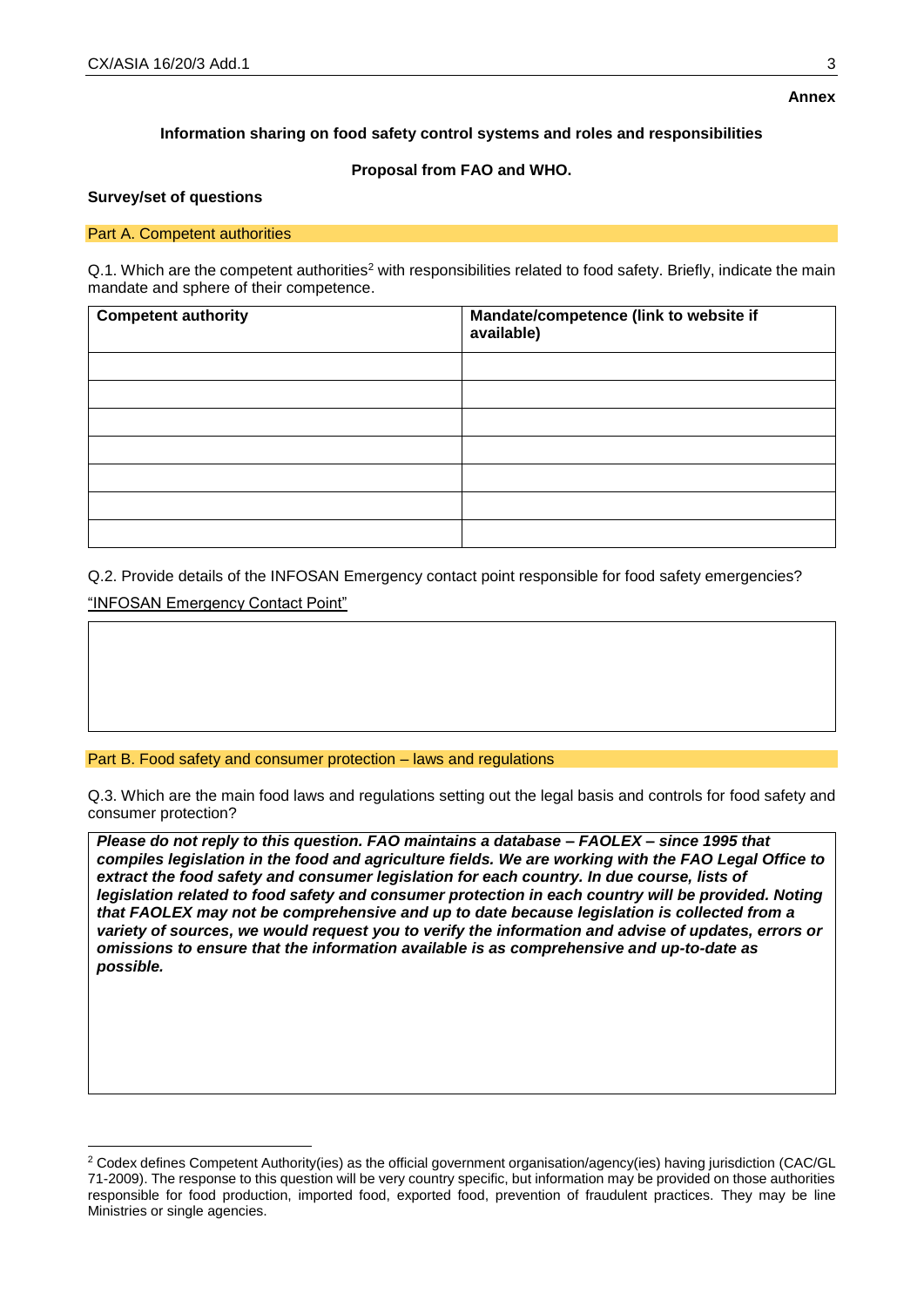#### Part C. The national Codex programme

Q.4. Describe the national consultative mechanism for Codex programme of work to ensure input from government stakeholders, private sector, scientific community and consumers.

"National Codex consultative mechanism"

In providing answer, please identify main participants engaged regularly in consultation -

Q.5. Identify stakeholders providing core scientific and technical input during national consultation on Codex work. List which Codex issues input has been provided (indicator 2.1.2 in Codex strategic plan).

"Providers of scientific and technical input to national consultation on Codex"

#### Part D. Risk Assessments and Scientific Data

Q.6. Which bodies provide risk assessments and scientific advice to support risk management decisions by competent authorities?

"National bodies providing risk assessment and scientific advice"

Name bodies or laboratories:

Q.7. Please provide any risk assessments (quantitative or qualitative), risk profiles or scientific opinions available in public domain.

"Risk assessment, risk profiles, scientific opinions"

List, and provide links where available (or upload file):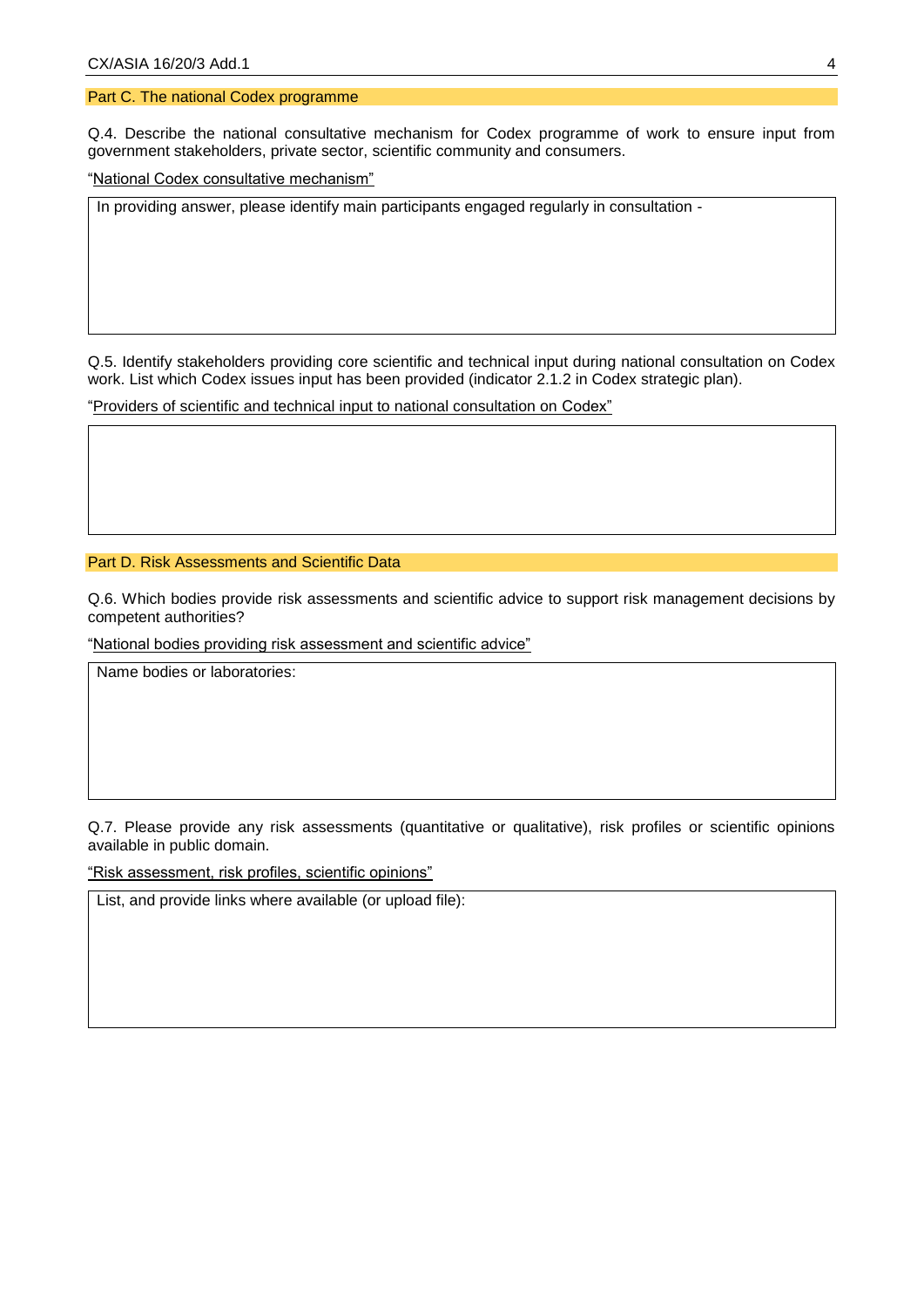Q.8. List the official laboratories<sup>3</sup> involved in food safety and scope of competence.

### "Official laboratories"

| <b>Official laboratory</b> | <b>Official competence</b> |  |  |  |
|----------------------------|----------------------------|--|--|--|
|                            |                            |  |  |  |
|                            |                            |  |  |  |
|                            |                            |  |  |  |
|                            |                            |  |  |  |
|                            |                            |  |  |  |

Part E. Surveillance of foodborne diseases and monitoring of food contamination

Q.9. Which surveillance systems are in place to collect data on foodborne disease in humans? "National surveillance systems – foodborne disease in humans"

Q.10. Which monitoring systems are in place to collect data on foodborne hazards in the food chain?

"National monitoring systems – foodborne hazards in the food chain"

# Part F. National capacity in food safety

Q 11. "To what extent do you agree with the following statement?" Please respond using the five point rating on the extent to which you agree with the statement.

| Questions                                                                                                                                                                                | <b>Answering Options</b>        |              |                      |                 |                                    |
|------------------------------------------------------------------------------------------------------------------------------------------------------------------------------------------|---------------------------------|--------------|----------------------|-----------------|------------------------------------|
| <b>Policy and legal frameworks</b>                                                                                                                                                       | <b>Strongly</b><br><b>Agree</b> | <b>Agree</b> | Don't<br><b>Know</b> | <b>Disagree</b> | <b>Strongly</b><br><b>Disagree</b> |
| Food safety legislation includes all the powers and<br>responsibilities necessary to meet the objectives and<br>enforce the various elements of food control <sup>4</sup>                |                                 |              |                      |                 |                                    |
| <b>Infrastructure and finances</b>                                                                                                                                                       |                                 |              |                      |                 |                                    |
| In case of a food safety emergency, food control<br>laboratories have the capabilities and versatility to<br>adapt to the resulting changes/surges in demand of<br>tests to be performed |                                 |              |                      |                 |                                    |
| <b>Human resources</b>                                                                                                                                                                   |                                 |              |                      |                 |                                    |

**<sup>.</sup>** <sup>3</sup> Could cover - pesticides, chemicals, veterinary drug residues, AMR, fish, microbiology. Include any private laboratories designated for official purposes. Where a country uses overseas reference laboratories, this can be indicated here.

<sup>4</sup> The questions have been taken from the draft FAO/WHO Food control system Assessment Tool (November 2015 version). They are also consistent with those in the draft International Health Regulations (IHR) Monitoring and Evaluation scheme. This is for internal information only, access will be restricted to FAO, WHO and the responding country itself.